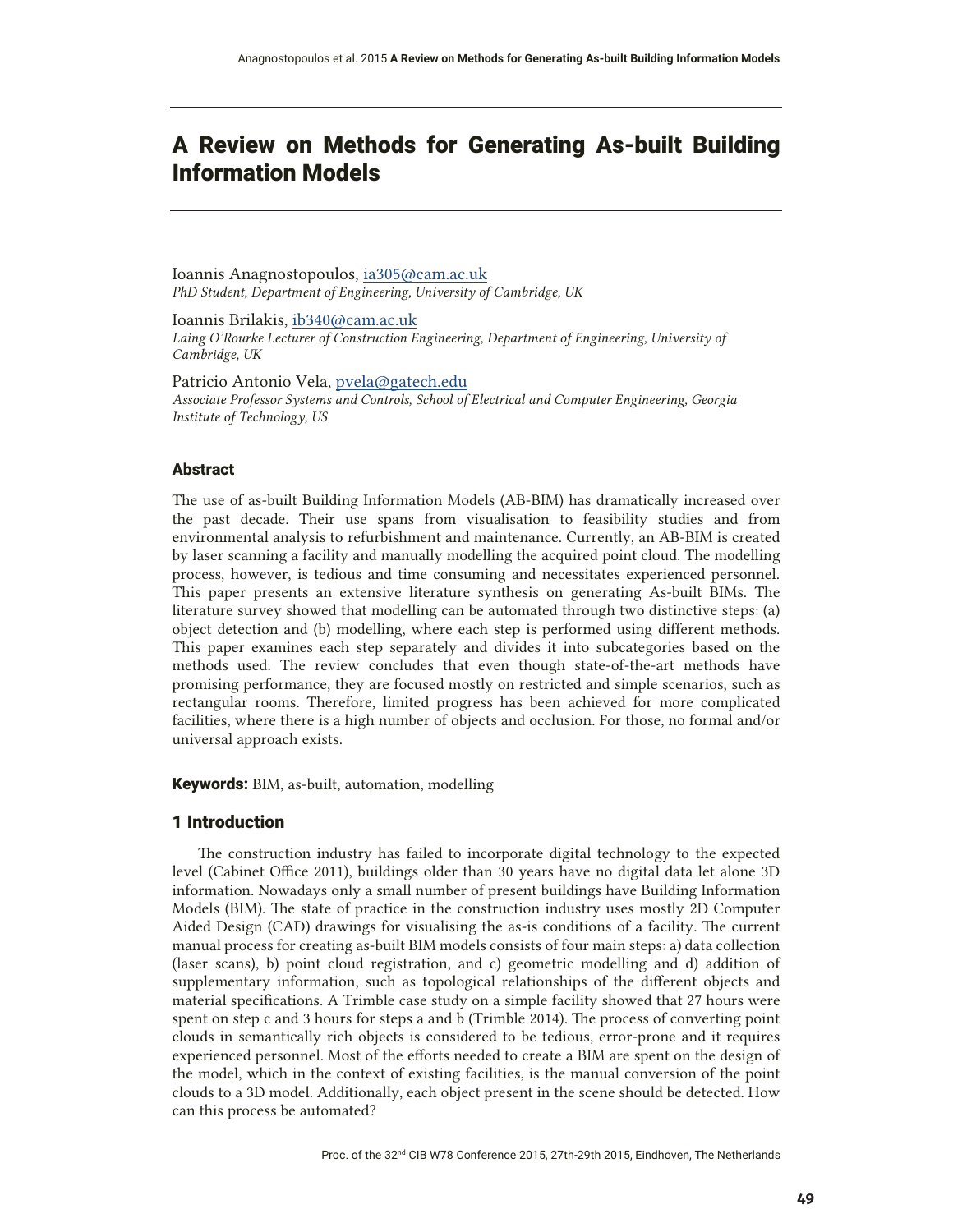The overall objective of this paper is to present the current state of research in automating the as-built modelling process. The problem of generating AB-BIMs is of course wider, if we consider higher levels of detail and fully occluded objects. This is, however, future research and in this paper we only address issues of large/visible objects. In the second chapter the current state of practice is presented followed by the current state of research. The state of research is divided into two sections: a) object detection, which is the localisation and classification of the objects present in the point cloud and b) modelling in which points are converted into objects. The analysis and conclusions sections summarise the limitations of the current methods and highlights future research needs.



**Figure 1** This figure presents the workflow for the creation of a geometric BIM from the acquisition of data up to the final geometric BIM (ellipses correspond to the input or output and squares to actions).

#### 2 State of practice

Manual generation of as-built BIM Models can be performed with existing software including, but not limited to, Tekla BIM modelsight, Revit, and LFM. A generic method for the geometric modelling of a BIM for buildings and industrial facilities from point clouds is shown in Fig. 1. The user must first determine the category of the objects to be modelled. In the case of LFM Modeller the objects are classified into pipework, structure, and equipment. Then, a specific type of object to be modelled is selected; for example in the case of pipework, it is possible to select flanges, elbows, valves etc. The following step is to identify the object in the point cloud with the assistance of image data of the facility acquired with a laser scanner. Then, the boundaries of each object in the point cloud are defined; for example in the case of pipes, the beginning and the end points of the axis of the pipe are selected in the point cloud. Similarly for planar surfaces, its outline should be determined by selecting points along its boundary lines. Lastly, the selected object in question is automatically fitted to the corresponding points in the point cloud. The final output is a 3D geometric model where all elements have been modelled and labelled/classified.

A limitation of this procedure is that objects, in the point cloud, are not always fully visible from one view; therefore, it is needed to toggle between different views and scans to determine the correct boundary of the object. Also, as points seem to be scattered in the space, modellers can only roughly determine the boundaries, which sometimes leads to erroneous fittings. Therefore, trained modellers are needed.

The recently developed software called EdgeWise MEP can identify cylindrical objects in a point cloud and it can model them automatically. However, only cylindrical objects can be processed. The resulting model in this case consists only of geometrical solid bodies without each element classified.

A similar toolkit for AutoCAD is PointSense Plant. The user clicks along the pipe and the software automatically recognises patterns. In this case, points along the pipe are selected, in the point cloud, and the software automatically recognises the points that conform the pipe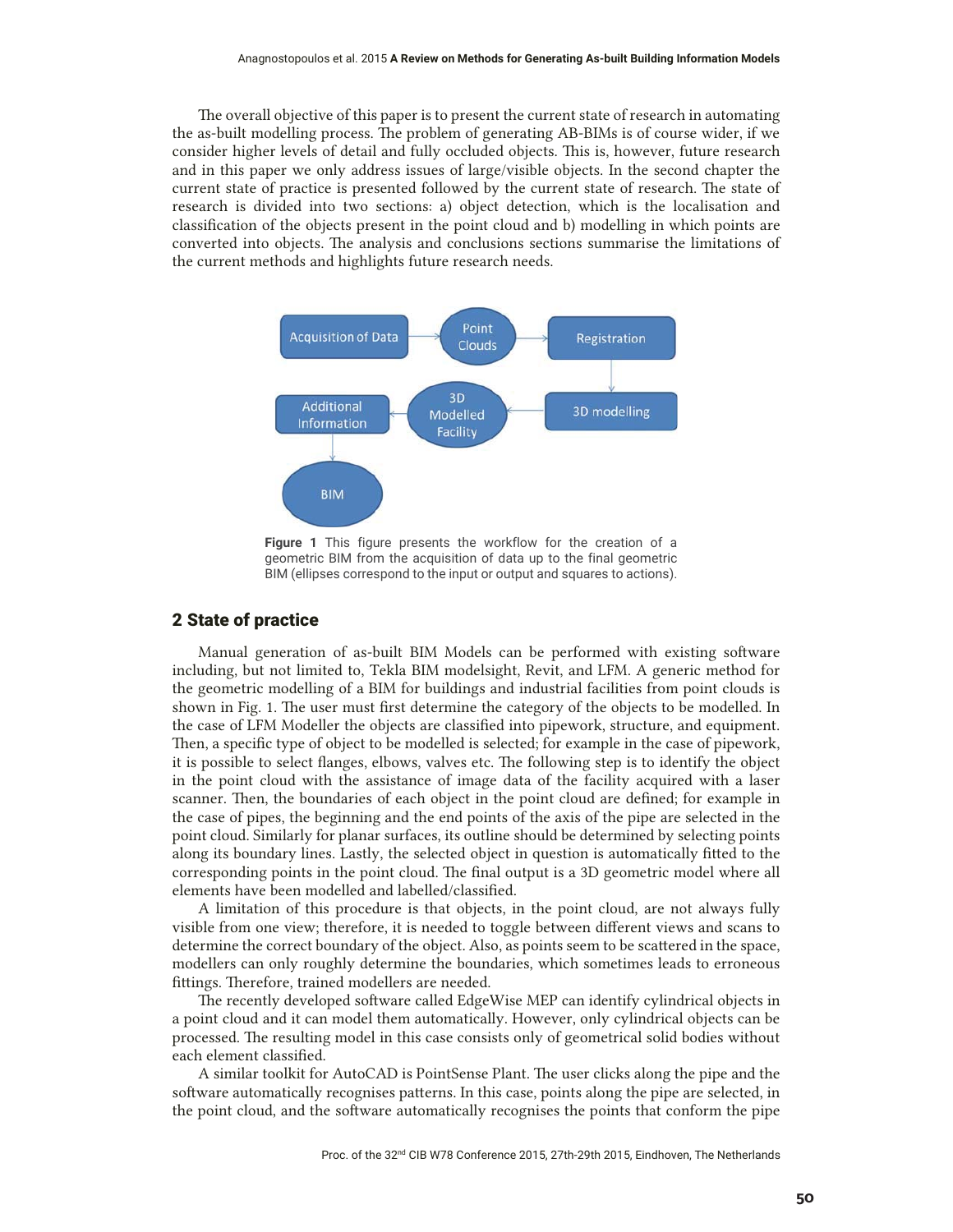as well as other objects, such as elbows and gaskets. Even though different elements are classified, human manipulation is once again necessary. Lastly, the Scan to BIM (Imaginit) software assists with the structural element modelling. For example, the user can fit a wall object given manually-selected points that define the planar surface that corresponds to the wall.

# 3 State of Research

#### 3.1 **Object detection**

Object detection in 3D point clouds is the identification of the elements present in a point cloud through matching, contextual, or feature extraction methods. This is done by learning the characteristics of the objects, such as orientation, size and geometrical features. The methods presented are a) Scan-vs-BIM, b) use of RFID tags, c) machine learning.

Bosche et al (2009) and Bosche & Haas (2008) have proposed a Scan-vs-BIM method which combines PCD (Point Cloud Data) and the 3D as-designed BIM of a building. The 3D BIM model is converted to a point cloud and by using fine registration (Bosche et al 2009), the two models are aligned and objects are identified from the as –planned PCD to the as– built point cloud. This method has also been applied for formwork and rebar identification for tracking construction progress (Turkan et al 2013). This method can be used to analyse the deviation from the original plan and to track current conditions by detecting objects. Although they offer promising results for object detection, they require an existing as-designed BIM model. Also, if an object is not modelled in the as-designed BIM model, it cannot be detected in the point cloud.

A method for classifying objects using Radio Frequency Identification (RFID) tags has been proposed (Valero et al 2012). RFID tags, placed on the surface of the different objects, contain useful descriptive information about the elements, which are later read using an RFID reader. Although this procedure can effectively recognise objects, the placement of RFID tags on all possible items in large complex facilities like manufacturing plants can be tedious and time consuming. This approach requires supplementary equipment (RFID reader) to obtain the object information.

Another type of information that can be used are either (i) contextual relationships between objects or (ii) the shape, colour or other feature descriptors extracted from a dataset of objects. This is done to create a database of profiles. This labelled training data is later used on testing data in order to classify objects. There are a number of machine learning methods which have been used for detection in point clouds, such as Support Vector Machines (Himmelsbach et al 2009), Decision Trees (Ducic et al 2006, Zhang et al 2014) and Random Forests (Guo et al 2011). Other methods which have been used are the graphical models (Xiong et al 2013, Anguelov et al 2005). Further details regarding the implementation of supervised algorithms can be found here (Bishop 2006, Murphy 2012).

The first step to detection is training information that describe the objects. Detection of objects by using contextual information as prior knowledge has been proposed (Huber et al 2011, Adan & Huber 2011). Xiong et al (2013) proposed the creation of semantically rich 3D models by exploiting a number of local features. Such as orientation, area and height of planar patches, and simple contextual information that are present in interior environments. For example, the detection of an opening determines that the recognised planar surface on which the opening lies is a wall. The method defines four types of object models walls, floors, ceilings and clutter. The accuracy of correctly classified objects is 90%. The advantage, of this method, is that even objects that are geometrically similar and difficult to distinguish, can still be differentiated. These methods consider that building objects can be represented as parts that correspond to geometric primitives and have steady spatial relationships such as orthogonality, parallelism, and coplanarity. Also, they only address coarse structural elements and not interior objects. For the above reasons, in unknown environments and point clouds with multiple objects, the accuracy decreases. Another approach that uses contextual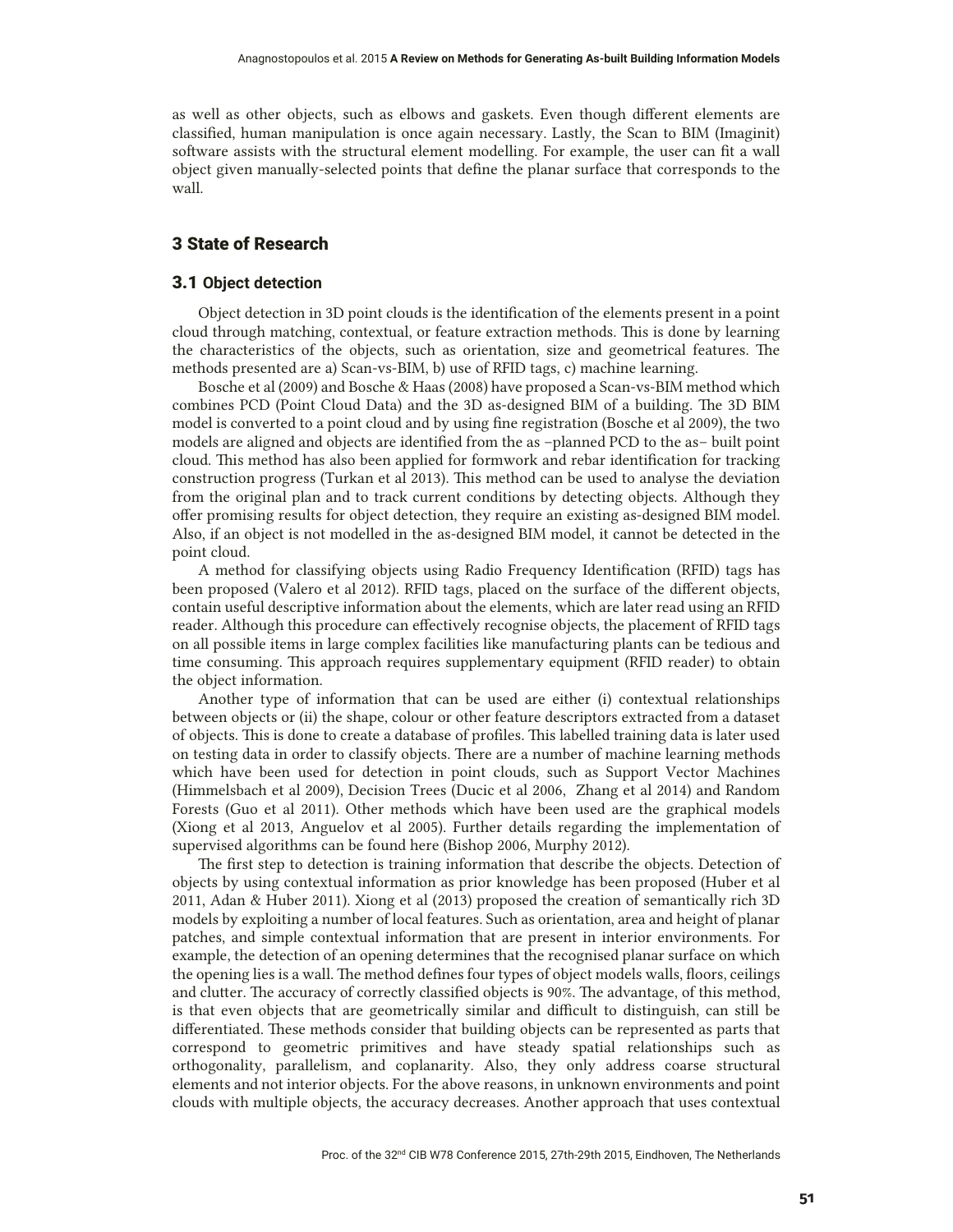rules is the one developed by Pu and Vosselman (2009). In this case the point cloud is segmented to clusters and then the size, position, orientation, topology and point density are used to infer the class of the object. Son et al (2013) proposed to model and to classify industrial equipment using as pre-knowledge, topological relations (e.g. connectivity of pipes) and scene and geometric information (e.g. dimensions of the objects). The authors had prior knowledge of the type of the existing objects in the scene in question, their contextual relationships, and their number and sizes. In this case, modelling the pipeline can be achieved in a consistent and easy manner, but pre-knowledge of this information in each laser-scanned facility is not always available.

Another approach in computer vision and robotics for detection of objects is the use of features extracted from training data. Shape descriptors are features used to match objects in a scene by comparing them with a set of objects that are stored in a library. First the description of the shape of the different objects in the point cloud is computed and then the descriptor is inserted to a classifier. Shape descriptors are categorised into two classes, i.e. local and global descriptors. Local descriptors are based on the geometric properties around a point, whereas, global descriptors calculate a universal representation for each object in question. Examples of local shape descriptors are spin images (Johnson & Hebert 1999) and Point Feature Histograms (PFH) (Rusu et al 2008a), which define a support region around the points and then compute a histogram centred at that point. A global descriptor is the Viewpoint Feature Histogram (VFH) (Rusu et al 2010), which is a histogram representation of the distribution of the surface normal. Similar descriptors have been used for recognising objects in cluttered interior scenes (Rusu et al 2008b) and vehicles (Frome et al 2004) in laser scan data. An evaluation of a number of shape descriptors was performed by Alexandre (2012), showing that the descriptors which take into consideration colour information give the best detection results. However, colour cannot always be used as same objects might have different colour. Furthermore, a shape descriptor should be fast to compute, invariant to rotational changes, able to discriminate between similar shapes, be storage efficient, and be robust to partially viewed objects (Iyer et al 2005). Local shape descriptors have large computation times and they are not storage efficient due to the point-to-point computation of the geometric properties. A global shape descriptor that has been proposed satisfying the above requirements is harmonic shape histograms (Kazhdan et al 2003). It has been tested on exterior point clouds and compared to other features for the detection of trees, cars, poles and walls (Douillard et al 2014). It offered the second highest accuracy for each item, approximately 84% and 0.8 sec feature computation time. In contrast, the most accurate descriptor, Spin Images, gave a detection accuracy of 92% with a computation time ranging from 5.5 min to 11 min for each object. This computational time is prohibitive for large point clouds. Also, the Harmonic Shape Histogram was tested on a large scale object dataset, giving the highest accuracy for a single descriptor of 59.8% (Fehr & Burkhardt 2007).

Further research on supervised learning for PCD using a feature based approach has been conducted for detection of mouldings surrounding doorways and windows (Valero et al 2011). The region of interest is defined and then a 2D profile of the object is compared to 2D drawings of mouldings stored in a database. The aforementioned method, however, fails to distinguish between multiple objects and it focuses on one element only. Also, the use of a 2D profile discards important information. Furthermore, a single object detection on facades using images has been proposed (Reznik & Mayer 2007, Reznik & Mayer 2008). In this case, a sequence of images of the facade is used to reconstruct the facade and to recognise the windows by matching them with a manually constructed window image database. This finally enables the identification of the position and dimensions of the object in the PCD. Detection of elements of bridges (Zhang et al 2014) has been explored and may have significant potential. In this case, the detection of the objects was based on multiple features, such as primitive types, the normal vector of primitives and neighbouring statistics.

Lastly, research on object recognition on PCD has also found applications in robotics (Koppula et al 2011, Anand et al 2012, Gould et al 2008, Quigley et al 2009), which intends to increase scene understanding for robots and eventually better indoor navigation and object grasping. The method developed by Koppula et al (2011) was evaluated using features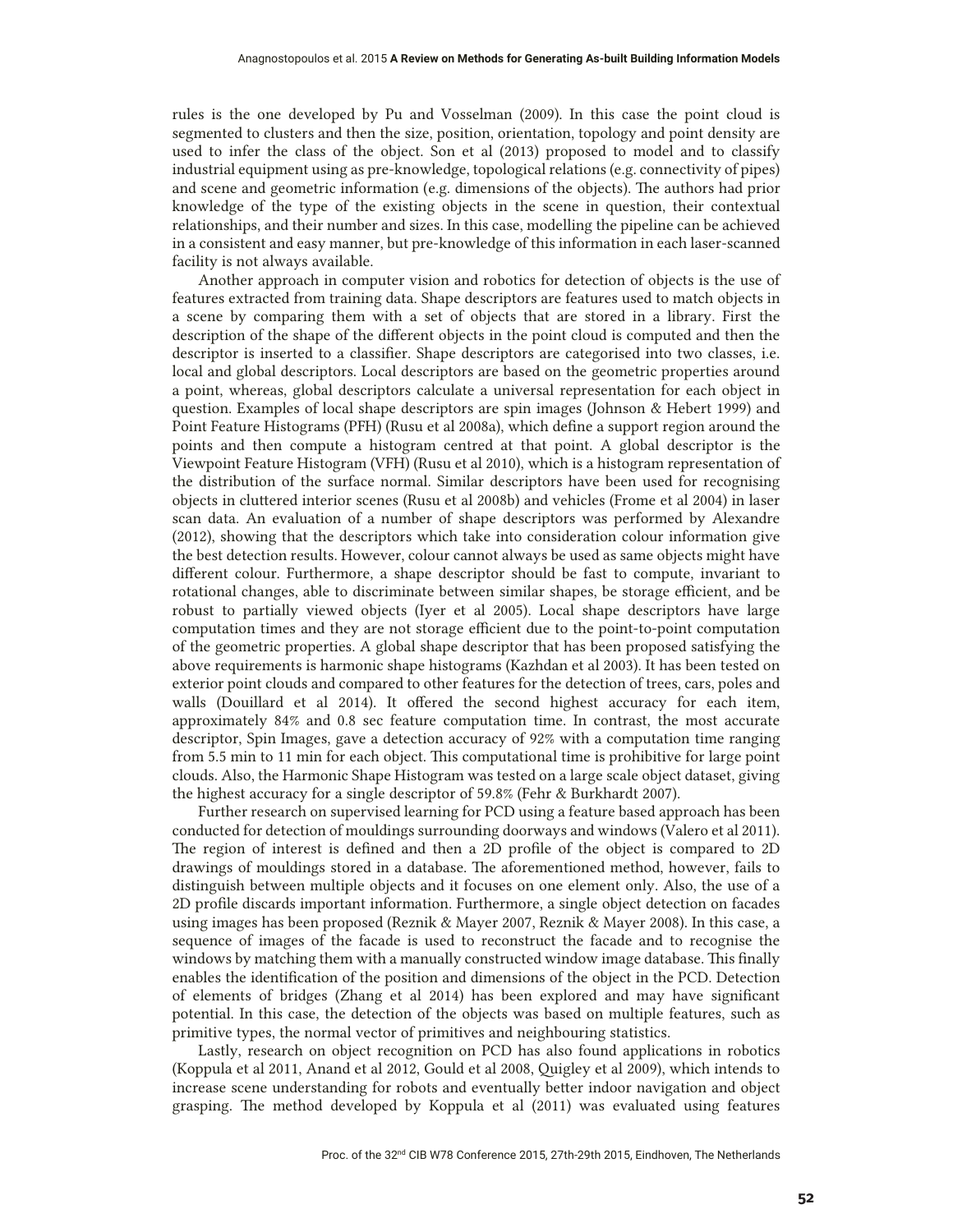extracted from images and point clouds acquired through Kinect, as well as the use of contextual information. It showed that when all three cases are taken into consideration the accuracy of the detection is increased. Note that the precision of the detection results ranged from roughly 36%, using only features from images, to 65%, using shape information, to 81% when shape and image features (e.g. colour) were used along with contextual information. Even though, this research is not related to 3D modelling and civil engineering, it offers promising results.

### **3.2 3D Modelling**

AB-BIM does not require only the detection of objects in the point cloud but these points belonging to the corresponding objects should be converted into 3D elements. The approaches to modelling can be distinguished in three broad categories: a) mesh triangulation without prior information, b) primitive modelling, and c) volumetric fitting.

Early work focused mostly on simple modelling of surfaces from point clouds. This is considered as the rough step to modelling arbitrary 3D points (Farin 1996, Stamos et al 2006, Frueh et al 2005, Furukawa et al 2009). This method deduces the topology of unknown surfaces by using edges and vertices to create triangles between three points (Stamos et al 2006) and to represent the surface of the structure. Mesh techniques allow the conversion of an unorganised point cloud into a continuous mesh. For example, Frueh et al (2005) used laser scan acquired point clouds of building facades and it was able to distinguish the foreground from the background. Then, texture was mapped from images onto the points and finally the triangulation of points followed. Although, this method is highly automated, it fails to give realistic results as finer details are suppressed. Furthermore, description of the surfaces is not provided thus there is no usable information regarding the surface representation.

Primitive modelling requires the extraction of primitives in a segmentation process. Modelling of planar surfaces by mapping them on 2D planes has been proposed (Pu & Vosselman 2009). Verma et al (2006) detected roof planar surfaces and modelled them by fitting a plane on the points and adjusting it by using the normal of the surface. However, a complete BIM should represent as volumetric primitives and not as simple planar surfaces. For more complicated primitives, such as tori and cylinders, the modelling can be achieved by sweeping a shape along a trajectory (Bauer & Polthier 2009). However, since model fitting is guided by the surface normal, these approaches cannot cope with noisy point cloud data. Furthermore, modelling by fitting CAD models to volumetric representations of objects has been proposed (Xiao & Furukawa 2012, Rabbani & Heuvel 2004). These methods use Constructive Solid Geometry (CSG). CSG is an intelligent explicit representation of objects consisting of complex shapes, which are combined with simple volumetric primitives such as cylinders and cuboids. Xiao & Furukawa (2012) proposed this method for interior modelling. In this case, the individual planar surfaces, such as walls, are not modelled separately, but a set of walls are modelled as cubes. This method assumes that the geometry of the building can be expressed as a cuboid, as long as the planar surfaces are either perfectly horizontal or vertical. Hence, these approaches are strictly restricted to rectangular shapes. Lastly, Rabbani and Heuvel (2004) proposed iterative algorithms to properly fit CSG into point clouds. The user selects the CSG that corresponds to a point cluster and then one of the iterative algorithms automatically fits the model to the cluster.

# 4 Analysis

Fig 2. categorizes the papers based on the detection process, the objects that the method was tested on and finally each shape corresponds to a modelling method. Current research has focused either on simple modelling of point cloud data or on expanding semantic representation of objects. In the case of simple modelling of the facilities, researchers focused on converting point clouds into consistent surfaces. As explained previously, the mesh methods, which have been used do not implicitly model the surfaces. This means that they do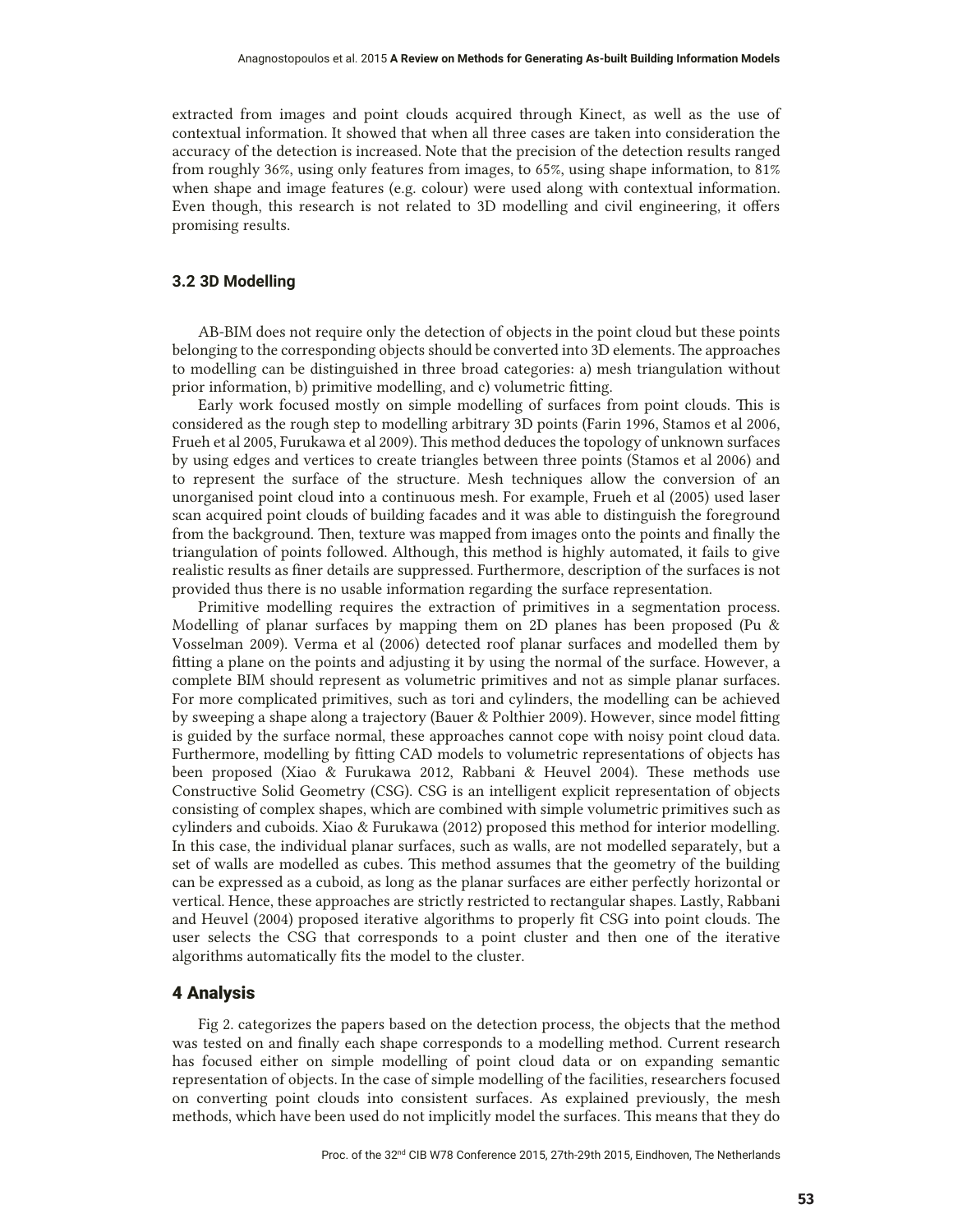not provide information regarding the surface representation. This leads to unclear identification of individual components or the adequate representation of the as-is conditions. This fails to address the objective of using a BIM model where information such as the present objects are included. Also, primitive modelling and model fitting have focused on buildings composed of planar surfaces, i.e. facades or rectangular rooms. Whereas, in the case of modelling more complicated surfaces, the methods require manual input, they are computationally expensive, or they are not robust to noisy data in the point cloud.

In the case where use of prior information is used, the analysis of the literature shows that spatial relationships have been used for the recognition of coarse objects in rooms and industrial equipment. The limitations of these methods are that either information regarding the exact number and type of objects should be provided or they have been used in restricted scenarios. Shape descriptors have been used for class labelling in interiors. Although, these descriptors give promising results, the challenge of constant presence of partially viewed objects still remains. Considering the above limitations, there are no robust methods for automated detection of 3D representations that will systemise modelling of point clouds in complicated environments.

### 5 Conclusions

The problem in obtaining BIMs for existing facilities lies in the 3D modelling of point clouds which is critical to the creation of a visually rich and informative model. The state of practice up until now is limited to the use of software where the process of converting the point cloud data to 3D models is manual. Meanwhile, BIMs are not just a simple 3D presentation of the as-is condition of a building, something that can easily be achieved with the existing CAD technology. Instead BIMs should include components which are described by their attributes and relational information. Hence, a facility's BIM cannot be confined to the representation of the structure of the building, i.e. walls, floors, ceilings and openings. The clutter and the vast number of objects which are widely developed within a facility, increase the difficulty and add one more challenge to the existing problem. One of the biggest issues with object detection is that there are objects with similar characteristics. Also, objects can be partially viewed by the laser scanner and point clouds can contain noise.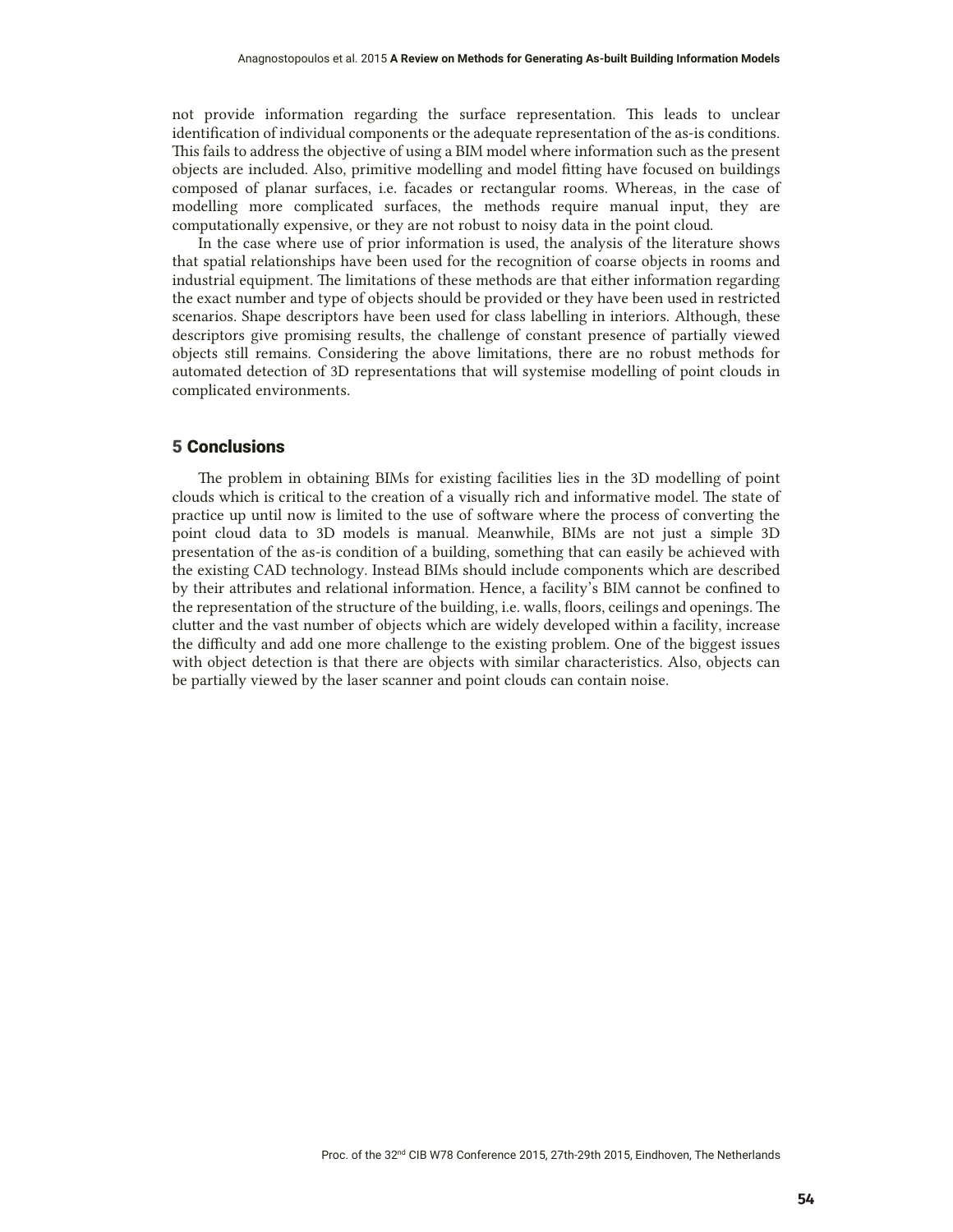Anagnostopoulos et al. 2015 A Review on Methods for Generating As-built Building Information Models Anagnostopoulos et al. 2015 **A Review on Methods for Generating As-built Building Information Models**

> Detection Method **Detection Method**



Figure 2 Presentation of Literature based on the detection method, the objects classified and the modelling method **Figure 2** Presentation of Literature based on the detection method, the objects classified and the modelling method Proc. of the 32nd CIB W78 Conference 2015, 27th-29th 2015, Eindhoven, The Netherlands

Proc. of the 32<sup>nd</sup> CIB W78 Conference 2015, 27th-29th 2015, Eindhoven, The Netherlands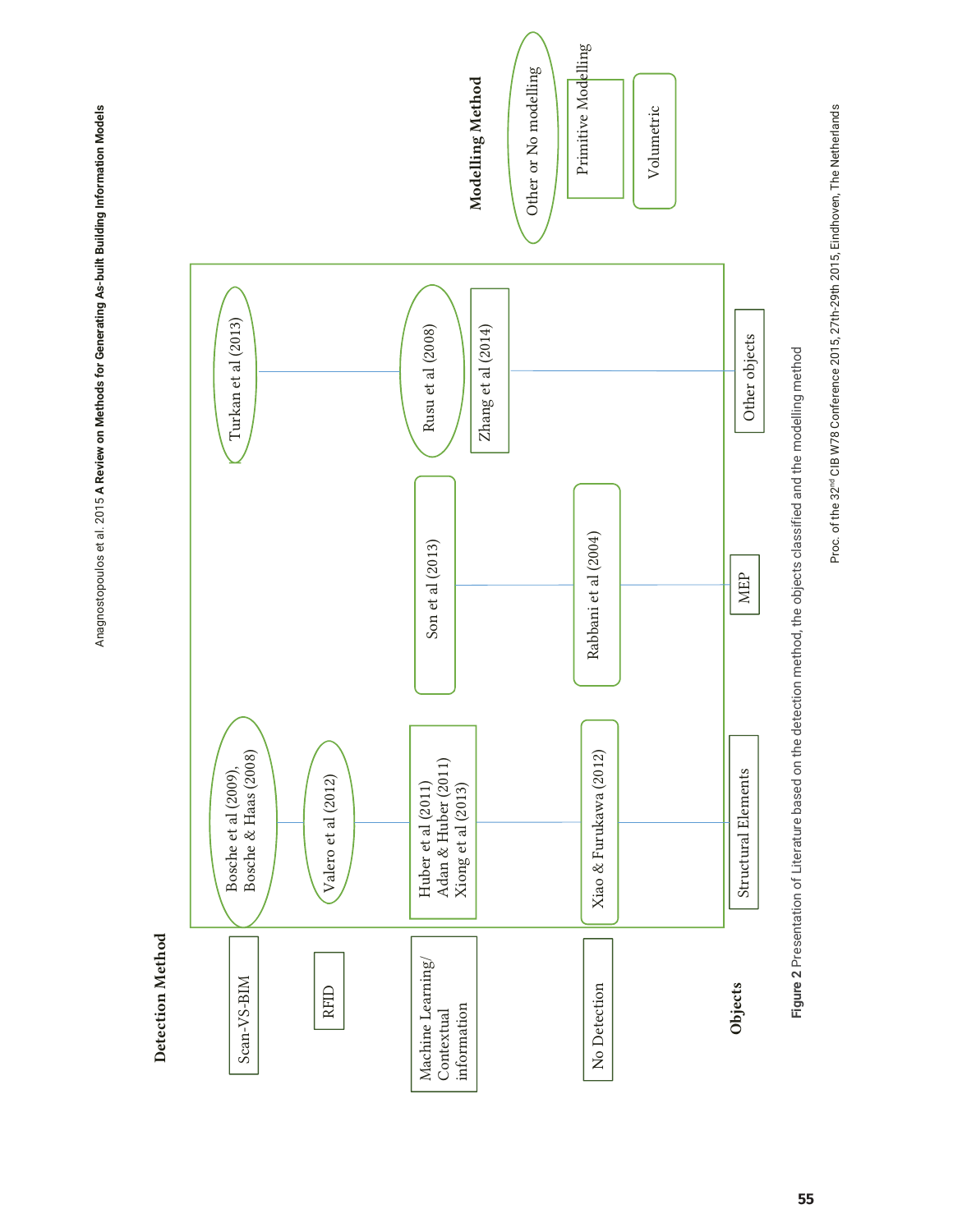Even though as-built BIMs could have significantly assist facility management and remodelling of facilities, the limitations imposed by the commercial software have hindered their use. This paper has presented the current state of research. Methods that have been explored for the detection of objects in point clouds and modelling of the objects have been reviewed. However, there are still major challenges to be addressed.

Research has to focus on developing a complete novel framework for the automation. On one hand, limited human intervention should be required so that the task becomes less error-prone and time consuming. On the other hand, all major objects which are frequently found in a facility should be correctly classified. Some of the underlined challenges in this procedure are the presence of occlusions, which leads to partially viewed objects, the number of objects present and the similarities in their shapes. Challenges that eventually affect the accuracy and computational efficiency of the algorithms. Although, research has just started on this topic, there are computer vision and machine learning algorithms having been developed in the past two decades than can tackle the issues leading eventually to the desired outcome.

# Acknowledgements

The research leading to these results has received funding from the European Community's Seventh Framework Programme (FP7/2007-2013) under grant agreements n°247586 ("BIMAutoGen") and n°334241 ("INFRASTRUCTUREMODELS"). This Publication reflects only the author's views and the European Community is not liable for any use that may be made of the information contained herein.

# References

- Adan, A., & Huber, D. (2011). 3D reconstruction of interior wall surfaces under occlusion and clutter. In 2011 International Conference on 3D Imaging, Modeling, Processing, Visualization and Transmission (3DIMPVT). pp. 275-281.
- Alexandre, L. A. (2012). 3D descriptors for object and category recognition: a comparative evaluation. In Workshop on Color-Depth Camera Fusion in Robotics at the IEEE/RSJ International Conference on Intelligent Robots and Systems (IROS). Vilamoura, Portugal.
- Anand, A., Koppula, H. S., Joachims, T., & Saxena, A. (2012). Contextually guided semantic labeling and search for three-dimensional point clouds. In The International Journal of Robotics Research. Vol. 32. pp. 19-34.
- Anguelov, D., Taskarf, B., Chatalbashev, V., Koller, D., Gupta, D., Heitz, G., & Ng, A. (2005). Discriminative learning of markov random fields for segmentation of 3d scan data. In IEEE Computer Society Conference on Computer Vision and Pattern Recognition. Vol. 2. pp. 169-176.
- Bauer, U., & Polthier, K. (2009). Generating parametric models of tubes from laser scans. In Computer- Aided Design. Vol. 41. No. 10. pp. 719-729.
- Bishop, C. M. (2006). Pattern recognition and machine learning. Springer, New York.
- Bosche, F., & Haas, C. T. (2008). "Automated retrieval of 3D CAD model objects in
- construction range images". In Automation in Construction, Vol. 17. Iss. 4. pp. 499-512. Bosche, F., Haas, C. T., & Akinci, B. (2009). Automated recognition of 3D CAD
- objects in site laser scans for project 3D status visualization and performance control. In Journal of Computing in Civil Engineering. Vol. 23. Iss. 6. pp. 311-318.
- Cabinet Office (2011). Government Construction Strategy. https://www.gov.uk/government/uploads/system/uploads/attachment\_data/file/61152/Government-Construction-Strategy\_0.pdf (accessed: 10/4/15).
- Douillard, B., Underwood, J., Vlaskine, V., Quadros, A., & Singh, S. (2014). A pipeline for the segmentation and classification of 3D point clouds. In Experimental Robotics. pp. 585-600. Springer Berlin Heidelberg.
- Ducic, V., Hollaus, M., Ullrich, A., Wagner, W., & Melzer, T. (2006). 3D vegetation mapping and classification using full-waveform laser scanning. In Proceedings of the Workshop on 3D Remote Sensing in Forestry. 14th-15th Feb. 2006, Vienna – Session 8a. pp. 222-228.
- Farin, G. E. (1996). Curves and surfaces for computer-aided geometric design: a practical code". Academic Press.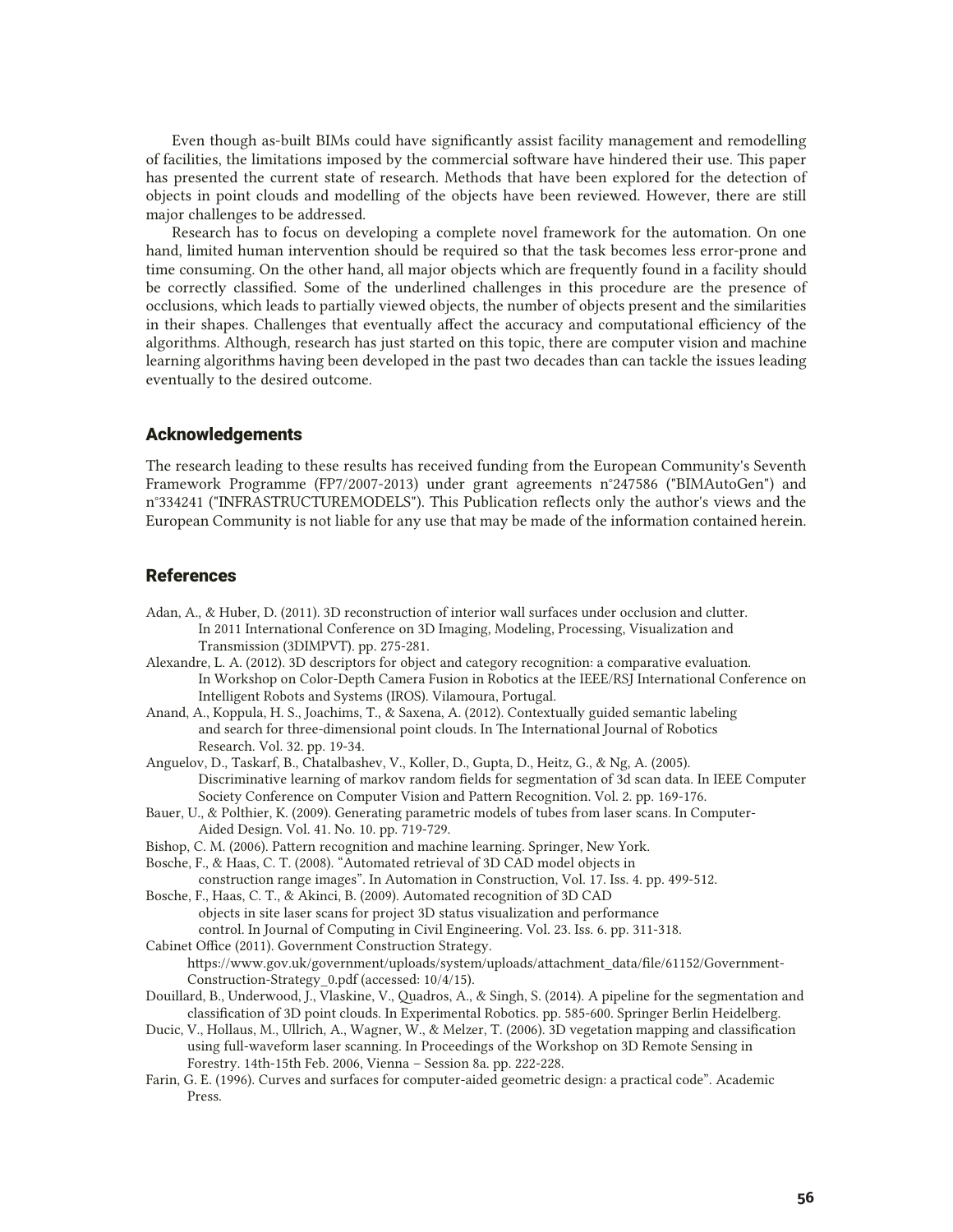- Fehr, J., & Burkhardt, H. (2007). Harmonic Shape Histograms for 3D Shape Classification and Retrieval. In MVA. pp. 384-387.
- Frome, A., Huber, D., Kolluri, R., Bülow, T., & Malik, J. (2004). Recognizing objects in range data using regional point descriptors. In Computer Vision-ECCV 2004. pp. 224-237. Springer Berlin Heidelberg.
- Frueh, C., Jain, S., & Zakhor, A. (2005). Data processing algorithms for generating textured 3D building facade meshes from laser scans and camera images. In International Journal of Computer Vision. Vol. 61. No. 2. pp. 159-184.
- Furukawa, Y., Curless, B., Seitz, S. M., & Szeliski, R. (2009). Reconstructing building interiors from images. In the 12th International Conference on Computer Vision. pp. 80-87.
- Gould, S., Baumstarck, P., Quigley, M., Ng, A. Y., & Koller, D. (2008). Integrating visual and range data for robotic object detection. In Workshop on Multi-camera and Multi-modal Sensor Fusion Algorithms and Applications 2008.
- Guo, L., Chehata, N., Mallet, C., & Boukir, S. (2011). Relevance of airborne lidar and multispectral image data for urban scene classification using Random Forests. In ISPRS Journal of Photogrammetry and Remote Sensing. Vol. 66. No. 1. pp. 56-66.
- Himmelsbach, M., Luettel, T., & Wuensche, H. (2009). Real-time object classification in 3D point clouds using point feature histograms. In the International Conference on Intelligent Robots and Systems. pp. 994- 1000.
- Huber, D., Akinci, B., Oliver, A. A., Anil, E., Okorn, B. E., & Xiong, X. (2011). Methods for automatically modeling and representing as-built building information models. In Proceedings of the NSF CMMI Research Innovation Conference.
- Iyer, N., Jayanti, S., Lou, K., Kalyanaraman, Y., & Ramani, K. (2005). Three-dimensional shape searching: stateof-the-art review and future trends. In Computer-Aided Design. Vol. 37. Iss. 5. pp. 509-530.
- Johnson, A. E., & Hebert, M. (1999). Using spin images for efficient object recognition in cluttered 3D scenes. In IEEE Transactions on Pattern Analysis and Machine Intelligence. Vol. 21. Iss. 5. pp. 433-449.
- Kazhdan, M., Funkhouser, T., & Rusinkiewicz, S. (2003). Rotation invariant spherical harmonic representation of 3D shape descriptors. In Symposium on geometry processing. Vol. 6.
- Koppula, H. S., Anand, A., Joachims, T., & Saxena, A. (2011). Semantic labeling of 3D point clouds for indoor scenes. In Advances in Neural Information Processing Systems. pp. 244-252.
- Murphy, K. P. (2012). Machine learning: a probabilistic perspective. MIT press.
- Pu, S., & Vosselman, G. (2009). Knowledge based reconstruction of building models from terrestrial laser scanning data. In ISPRS Journal of Photogrammetry and Remote Sensing. Vol. 64. Iss. 6. pp. 575-584.
- Quigley, M., Batra, S., Gould, S., Klingbeil, E., Le, Q. V., Wellman, A., & Ng, A. Y. (2009). High-accuracy 3D sensing for mobile manipulation: Improving object detection and door opening. In ICRA. pp. 2816-2822.
- Rabbani, T., & van den Heuvel, F. (2004). Methods for fitting CSG models to point clouds and their comparison. In Computer Graphics and Imaging.
- Reznik, S., & Mayer, H. (2007). Implicit shape models, model selection, and plane sweeping for 3d facade interpretation. In International Archives of Photogrammetry, Remote Sensing and Spatial Information Sciences. 36(3/W49A). pp. 173-178.
- Reznik, S., & Mayer, H. (2008). Implicit shape models, self-diagnosis, and model selection for 3D façade interpretation. In Photogrammetrie Fernerkundung Geoinformation. Iss. 3. pp. 187-196.
- Rusu, R. B., Blodow, N., Marton, Z. C., & Beetz, M. (2008a). Aligning point cloud views using persistent feature histograms. In Intelligent Robots and Systems. pp. 3384-3391.
- Rusu, R. B., Marton, Z. C., Blodow, N., Dolha, M., & Beetz, M. (2008b). Towards 3D point cloud based object maps for household environments". In Robotics and Autonomous Systems. Vol. 56. Iss. 11. pp. 927-941.
- Rusu, R. B., Bradski, G., Thibaux, R., & Hsu, J. (2010). Fast 3d recognition and pose using the viewpoint feature histogram. In Intelligent Robots and Systems (IROS). pp. 2155-2162.
- Valero E., Adan A., Cerrada C. (2012). Automatic Construction of 3D Basic-Semantic Models of Inhabited Interiors Using Laser Scanners and RFID Sensors. In Sensors. Vol. 12. Iss. 5. pp. 5705-5724.
- Valero, E., Adan, A., Huber, D., & Cerrada, C. (2011). Detection, modeling, and classification of moldings for automated reverse engineering of buildings from 3D data. In Proceedings of the 28th International Symposium on Automation and Robotics in Construction. pp. 546-551.
- Verma, V., Kumar, R., & Hsu, S. (2006). 3d building detection and modeling from aerial lidar data. In 2006 IEEE Computer Society Conference on Computer Vision and Pattern Recognition. Vol. 2. pp. 2213-2220.
- Stamos, I., Yu, G., Wolberg, G., & Zokai, S. (2006). 3D modeling using planar segments and mesh elements. In Third International Symposium on 3D Data Processing, Visualization, and Transmission. pp. 599-606.
- Son H., Kim C., Kim, C. (2013). Knowledge-based approach for 3D reconstruction of As-built industrial plant models from laser-scan data. In 2013 Proceedings of the 30th ISARC. pp. 885-893.